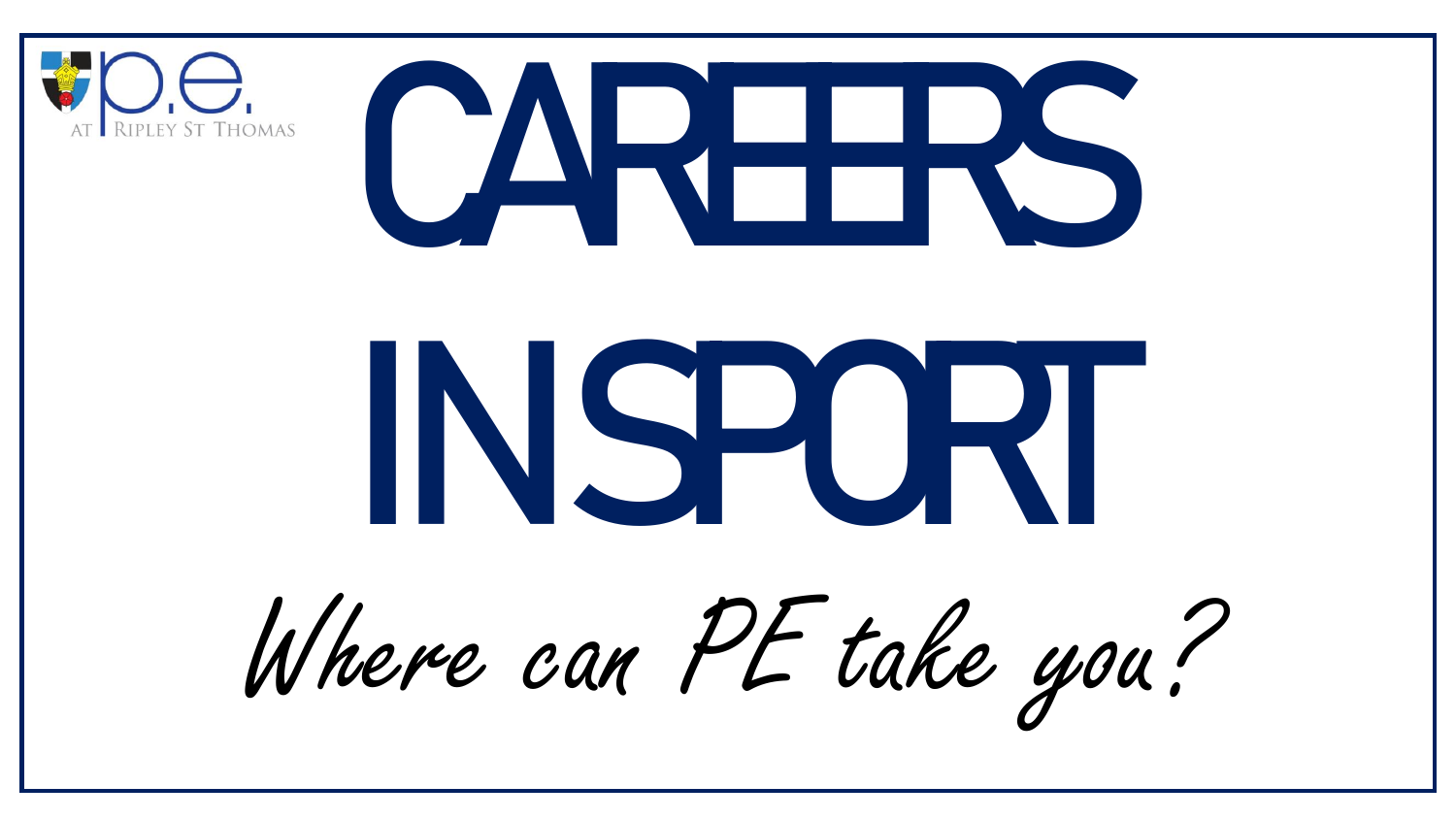

Where can PE take you?

### PHYSICAL EDUCATION TEACHER

Help pupils to learn about: a variety of different sports and sporting roles; how to lead a healthy active lifestyle and how the body works in response to exercise. You will be responsible for planning, **teaching** and tutoring students in a school setting. You will provide young people with an opportunity to develop and improve their social and physical skills.

**Starting salary:** £24,000

**Hours:** 35 (+) per week

**Skills:** mentoring, communication, supporting, respecting, planning.

- University degree ideally in relevant field and PGCE course to gain Qualified Teacher Status (QTS). Some undergraduate degrees provide you with QTS and there is no need to complete a PGCE.
- Other routes include: School Direct, Assessment only Route with QTS, School Centres Initial Teacher Training (SCITT)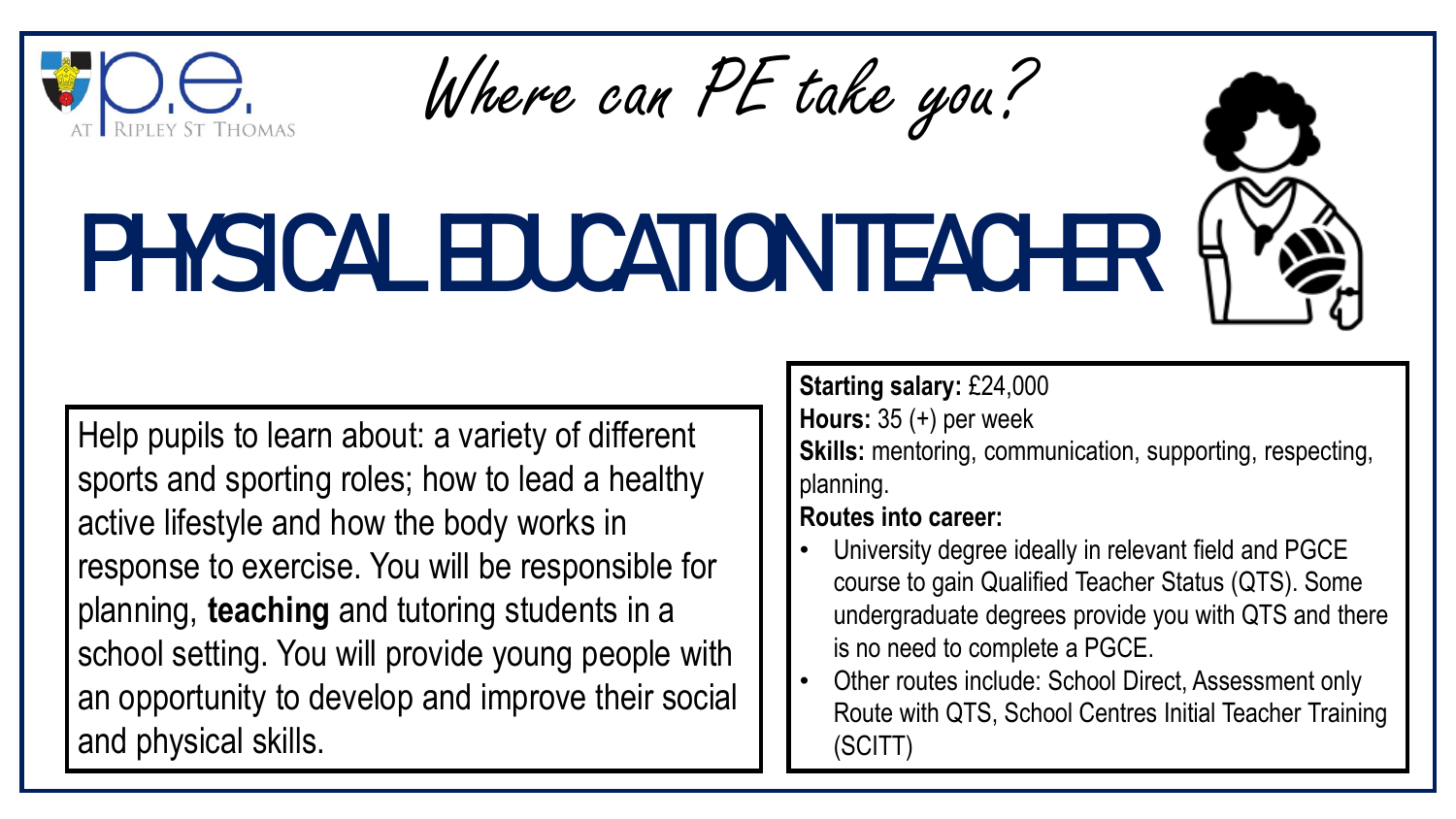

Where can PE take you?

### PHSIOTHERAPIST

Help people affected by injury, illness or disability through movement and exercise, manual therapy, education and advice. Maintain health for people of all ages, helping patients to manage pain and prevent disease.

**Starting salary:** £24,000 **Hours:** 37.5 per week **Skills:** Communication, supporting, planning, time management, patience, teamwork.

- An university course
- An apprenticeship
- Working within the industry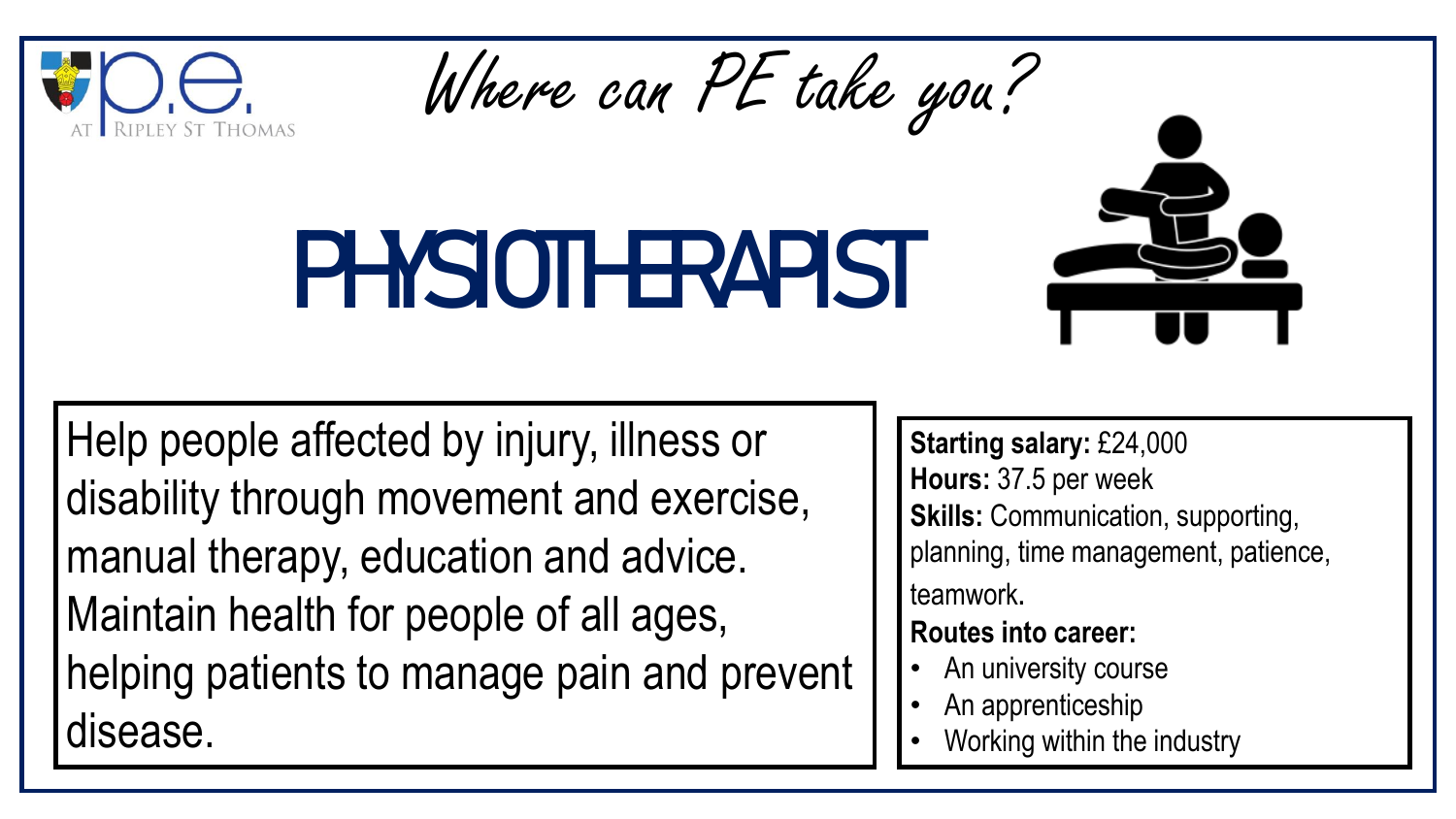

PERSONAL TRAINER

Create one-on-one **fitness** programmes for clients, motivating and guiding them to achieve their goals. Clients may wish to lose weight or gain muscle, and as a **personal trainer** you'll teach and help them to exercise properly using workouts and specific plans.

**Starting salary:** £16,000 **Hours:** 30 per week **Skills: Passion, communication,** listening, self-motivation, leadership, planning.

- Personal trainer qualifications e.g. Level 2 Certificate in Fitness Instructing -Gym.
- Apprenticeships
- Training courses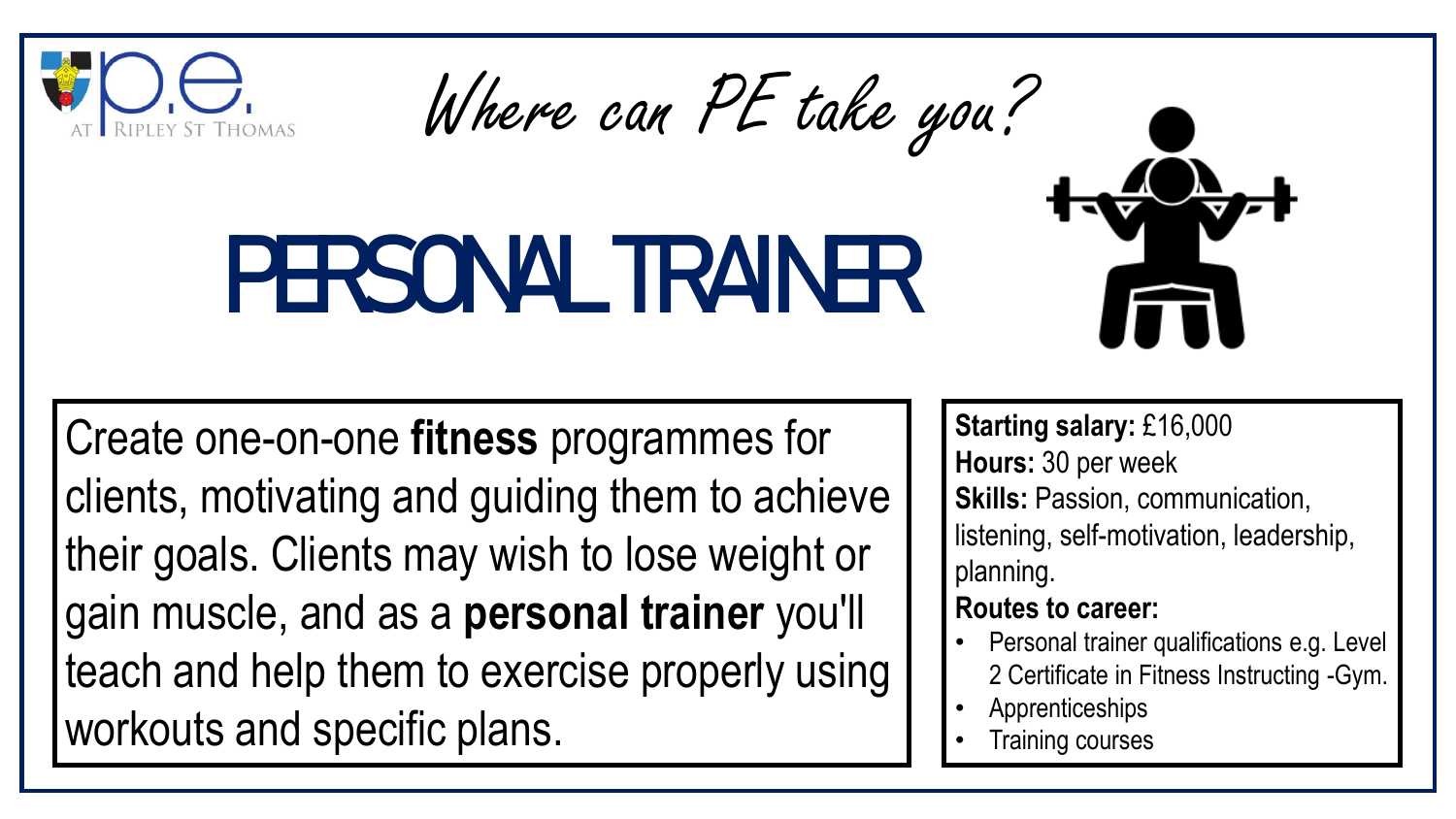

# SPORTS PERFROMER/ATHLETE

Where can PE take you?

As well as competing and travelling to competitions, athletes spend a lot of time in training. Some have an employment contract with a sporting organisation and receive a regular wage; others earn money 'as and when', for example through prize money or sponsorship deals. Many have another job as well, whether in sport or doing something completely different.

**Starting salary:** £22,00 (Sport dependant)

**Hours:** 40 hours + per week **Skills: Passion, competitive mindset,** specific physical skills, physical fitness, team work, communication, leadership, resilience.

- Train hard and consistently within your sports
- Go to scouting events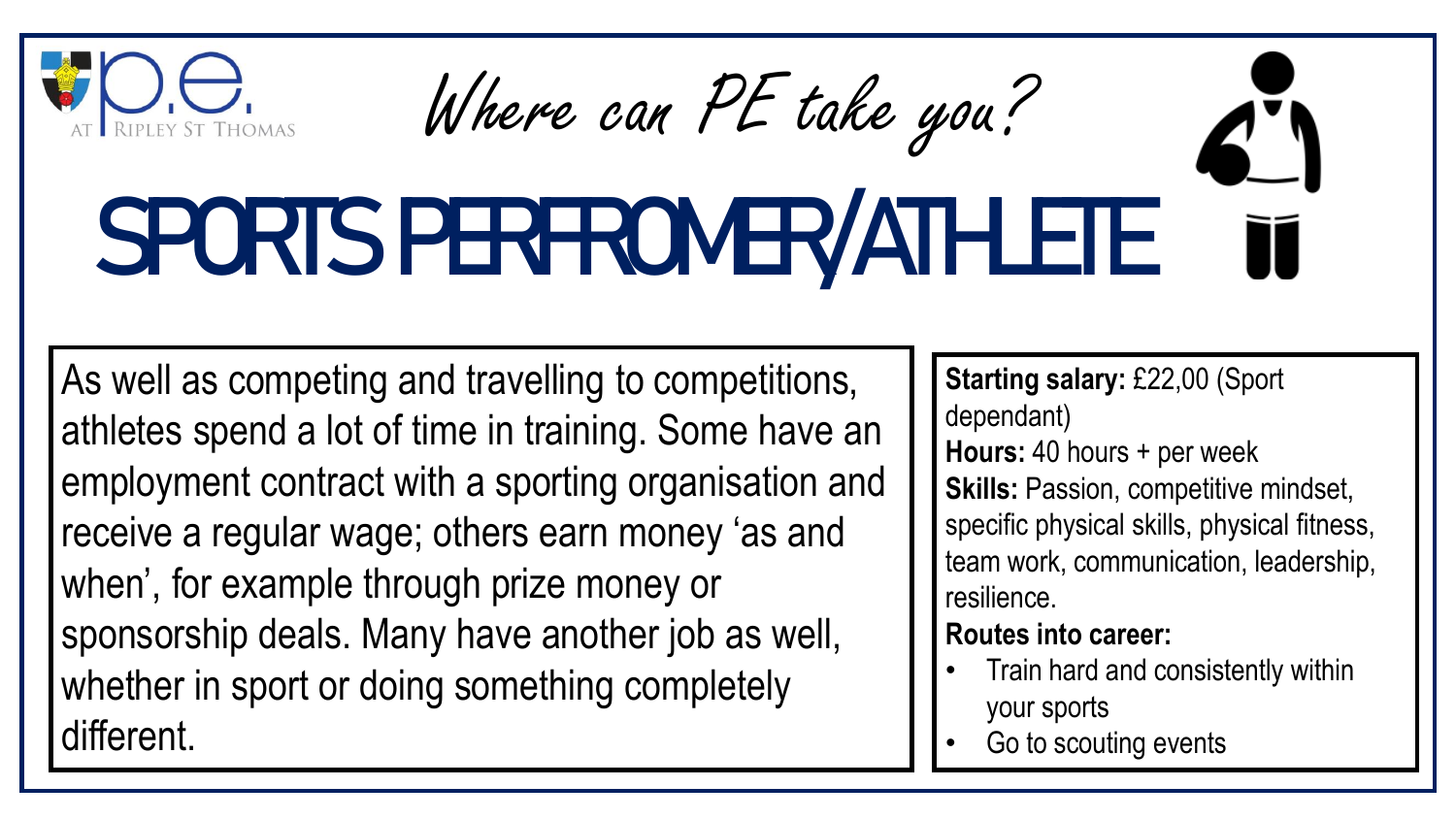

# SPORTS COACH/INSTRUCTOR

As a sports coach or instructor you'll train people up in a particular sport, and/or lead group fitness sessions. You might work with children or adults of any level, and might be employed by a sports club, charity, community group, gym, sports governing body or school. A lot of positions are parttime, so you might need to coach for more than one employer or have a different job too.

**Starting salary:** £18,000 **Hours:** 37 per week **Skills:** Passion, specific sport knowledge, communication, leadership, interpersonal skills, patience, listening. **Routes into career:**

- Coaching qualifications recognised by National Governing Body of the sport
- Level 3 vocational courses
- Apprenticeships
- University degrees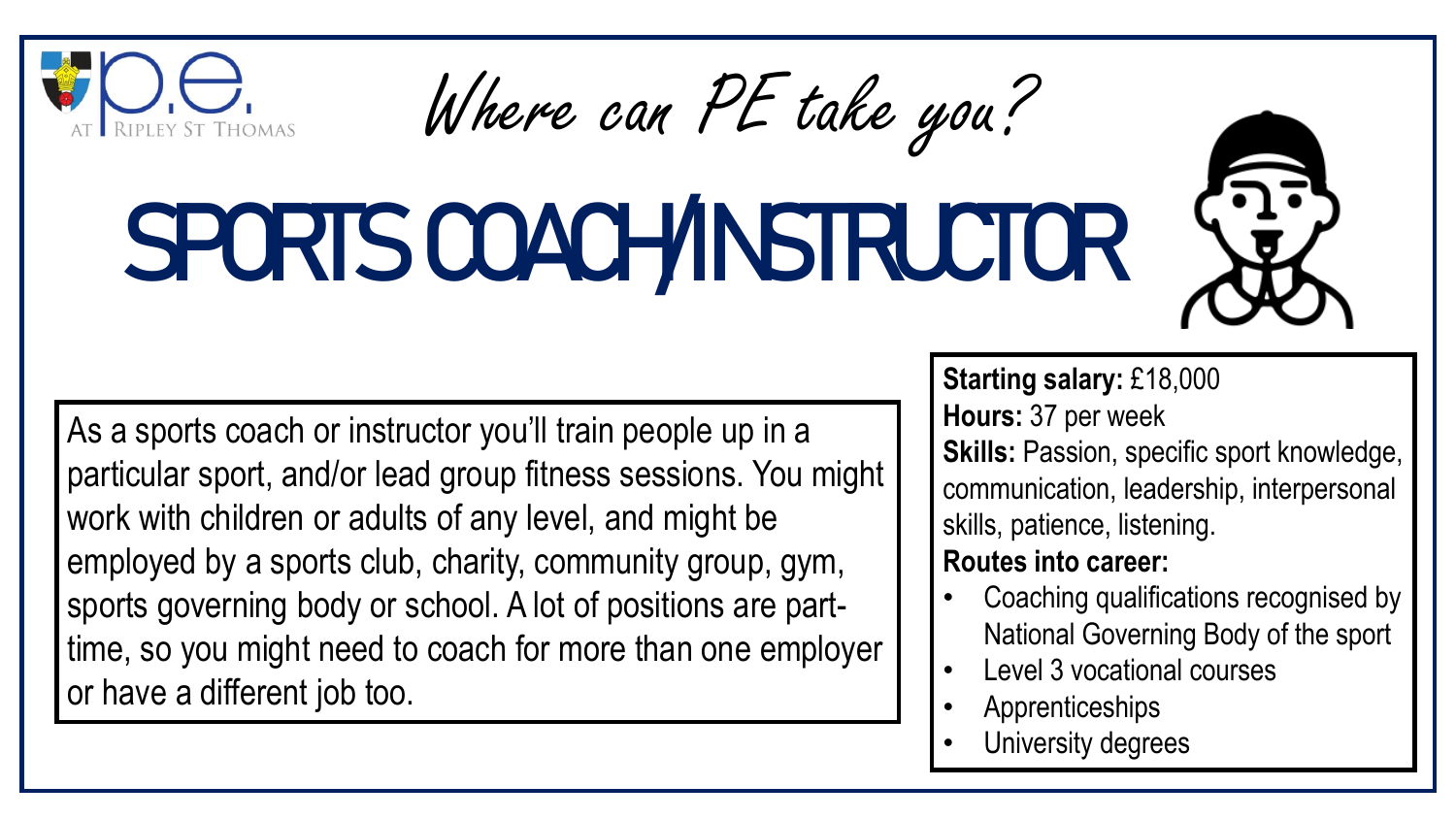

#### Where can PE take you? SPORTS DEVELOPMENT OFFICER

Help run initiatives aimed at encouraging people to get involved in sport. Sometimes these are aimed at everyone in a local community; other times they are aimed at a particular group, such as older people. Tasks can involve finding and applying for sources of funding, keeping track of budgets, managing sports coaches and volunteers, and planning, organising and promoting the initiatives, for example through social media.

**Starting salary:** £18,000 **Hours:** 37 per week **Skills:** Leadership, organisation, initiative, motivate others, communication, team work, project-management. **Routes into career:** Although there are no set entry qualifications, the role is increasingly becoming a graduate profession or Higher

National Diploma. With a good selection of coaching qualifications and experience, it may be possible to enter at assistant level.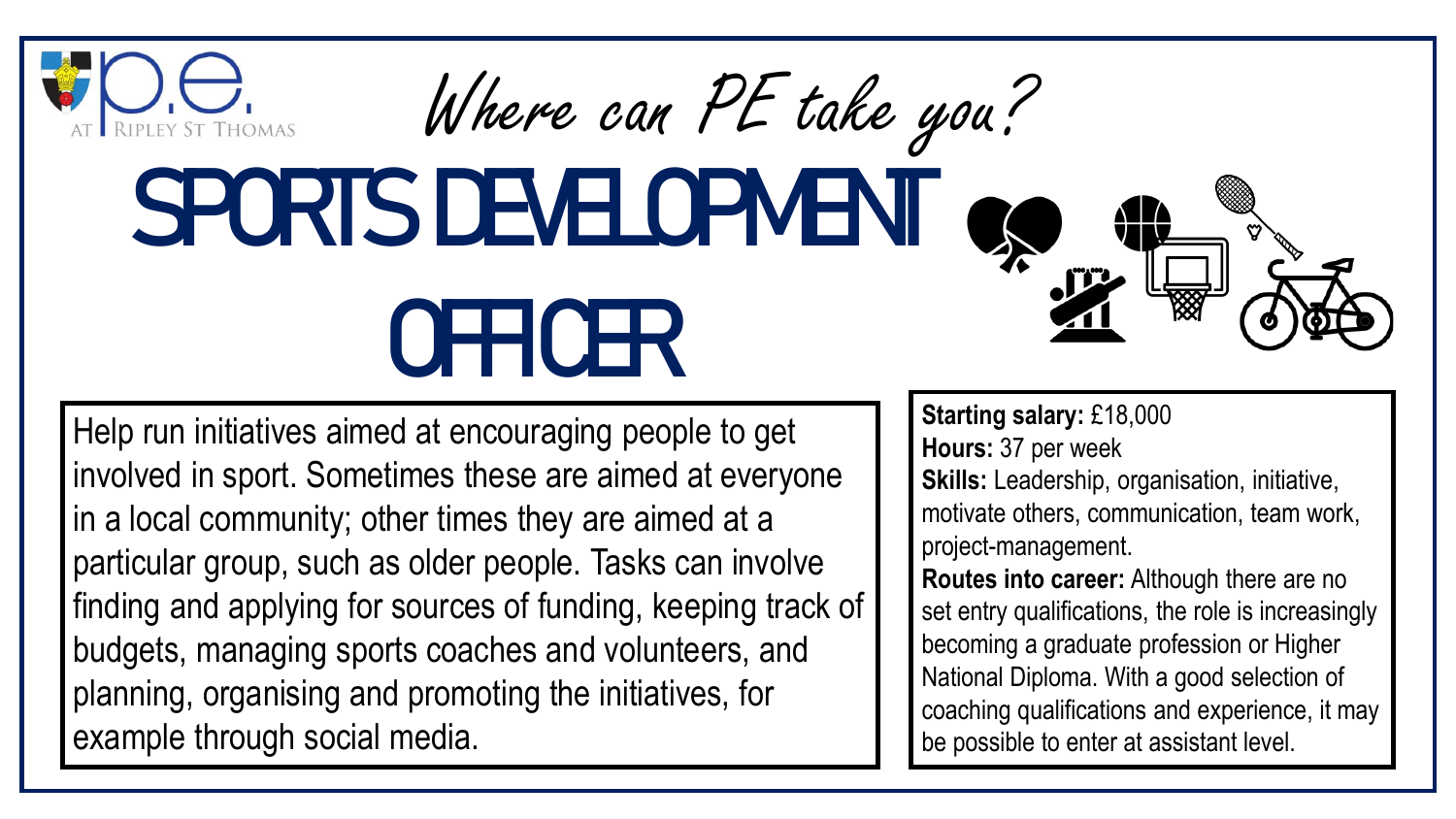

Where can PE take you?

### SPORTS LAWYER

Advise their clients on the legal aspects of sport, and may also represent them in court. Their work can cover commercial agreements (for example regarding sponsorship and advertising), broadcasting rights for sporting events, employment contracts, transfers, injuries, sports regulation and disciplinary matters.

**Starting salary:** £25,000 **Hours:** 40 per week **Skills:** knowledge and passion for the industry, attention to detail, negotiation, persuasion, resilience. **Routes in career:** Sports law degree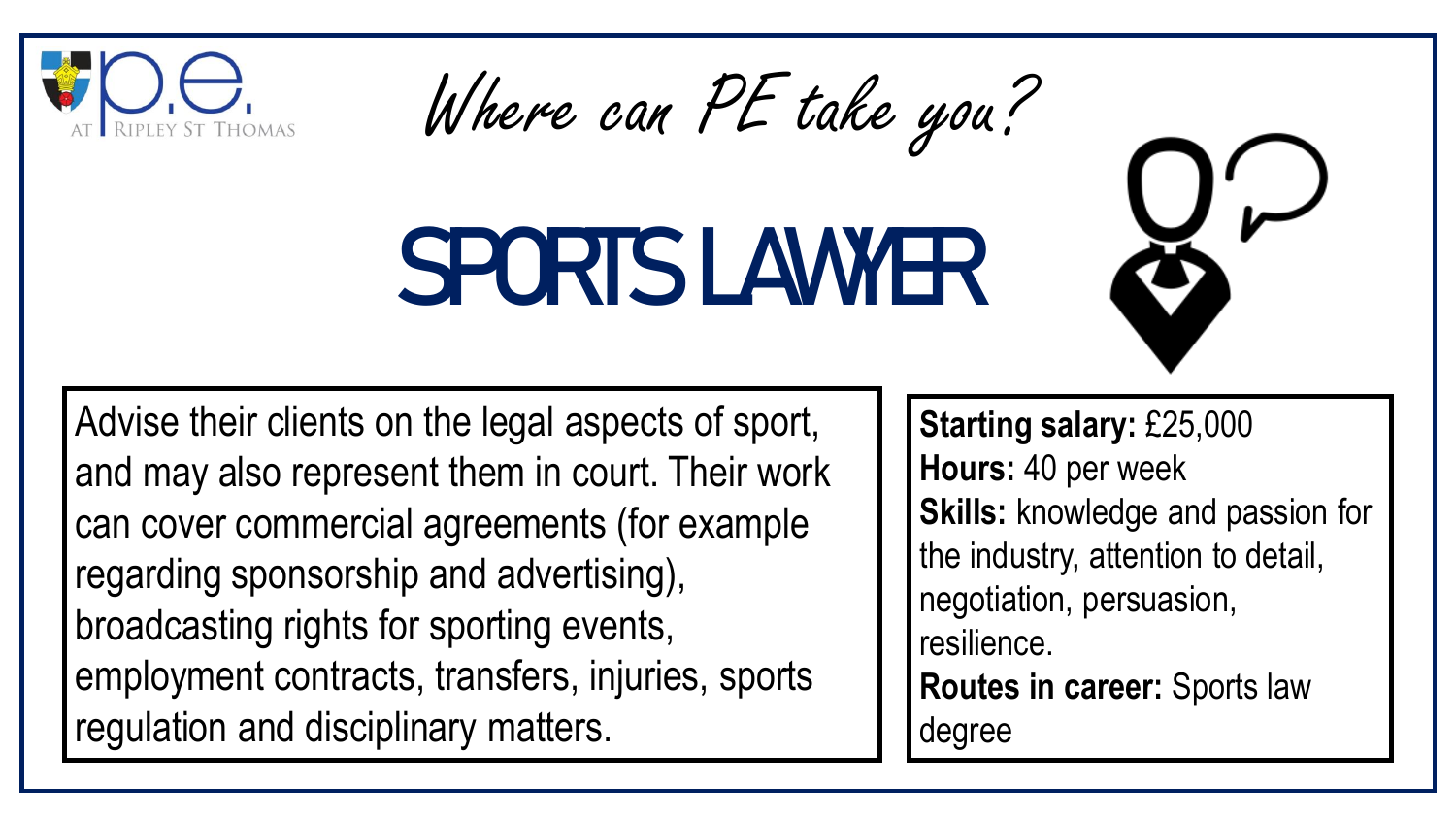

### SPORTS JOURNALIST

Write **about** and report on amateur and professional **sports**. As a **sports journalist**, you can expect a variety of job duties such as reporting game statistics, interviewing coaches and players and offering game commentary. You can work in a variety of media, including radio, television and print.

**Starting salary:** £19,000 **Hours:** 39 per week

**Skills:** Writing and communication skills, fact checking, confidence, research skills, initiative. **Routes into career:** 

- Ideally you need a degree in a related field such as Journalism.
- Having work experience in a similar field is always beneficial.
- Apprenticeships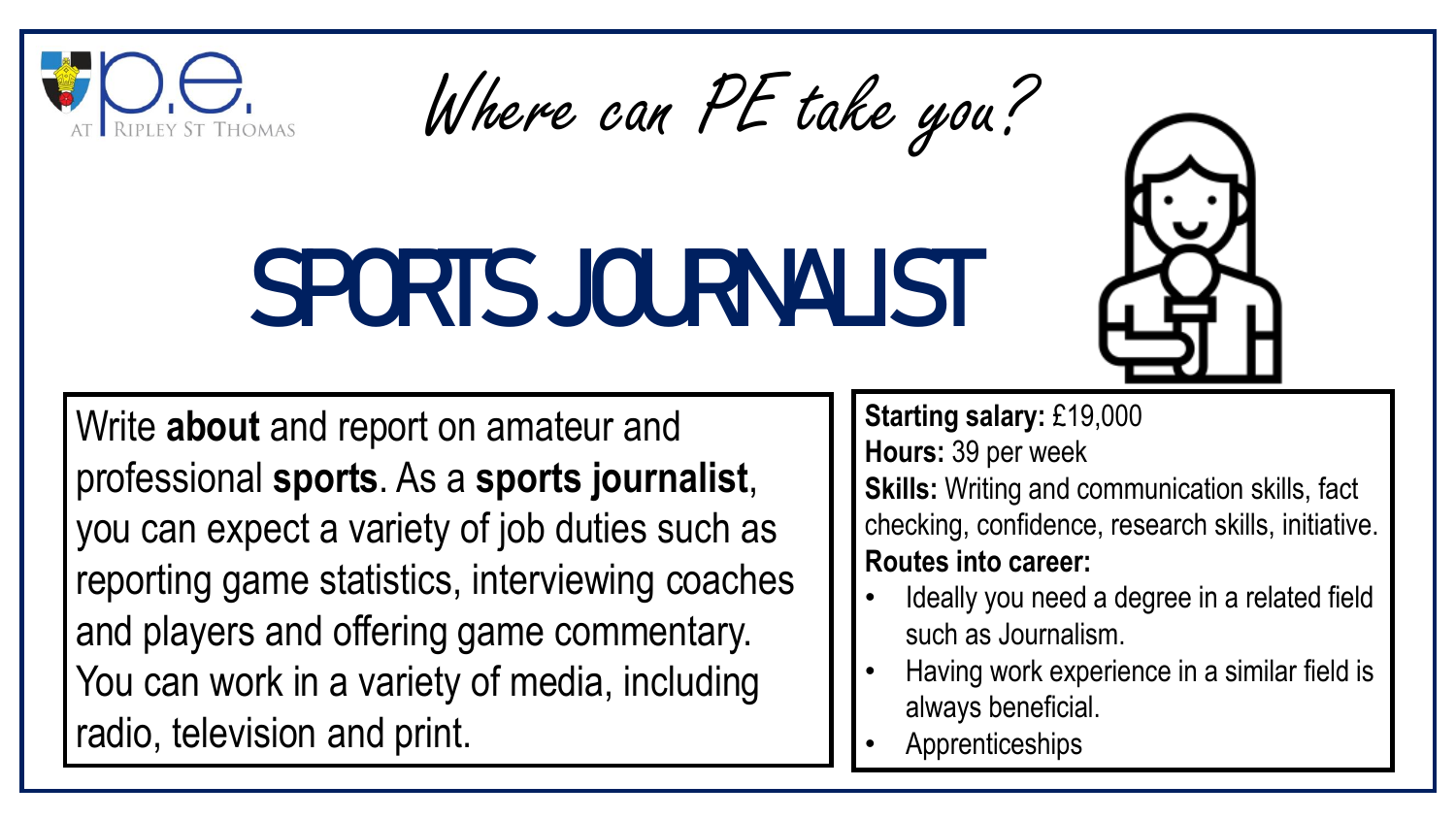

Where can PE take you?

### SPORTS COMMENTATOR

Gives a running **commentary** of a game or event in real time, usually during a live broadcast. The comments are normally a voiceover, with the sounds of the action and spectators also heard in the background.

**Starting salary:** £22,000

**Hours:** Varied depending on the events **Skills:** Communication, knowledge of the sport/players, confidence, researching, writing.

- Sport Journalism degree
- With the right skill and experience you can commentate at local level without a degree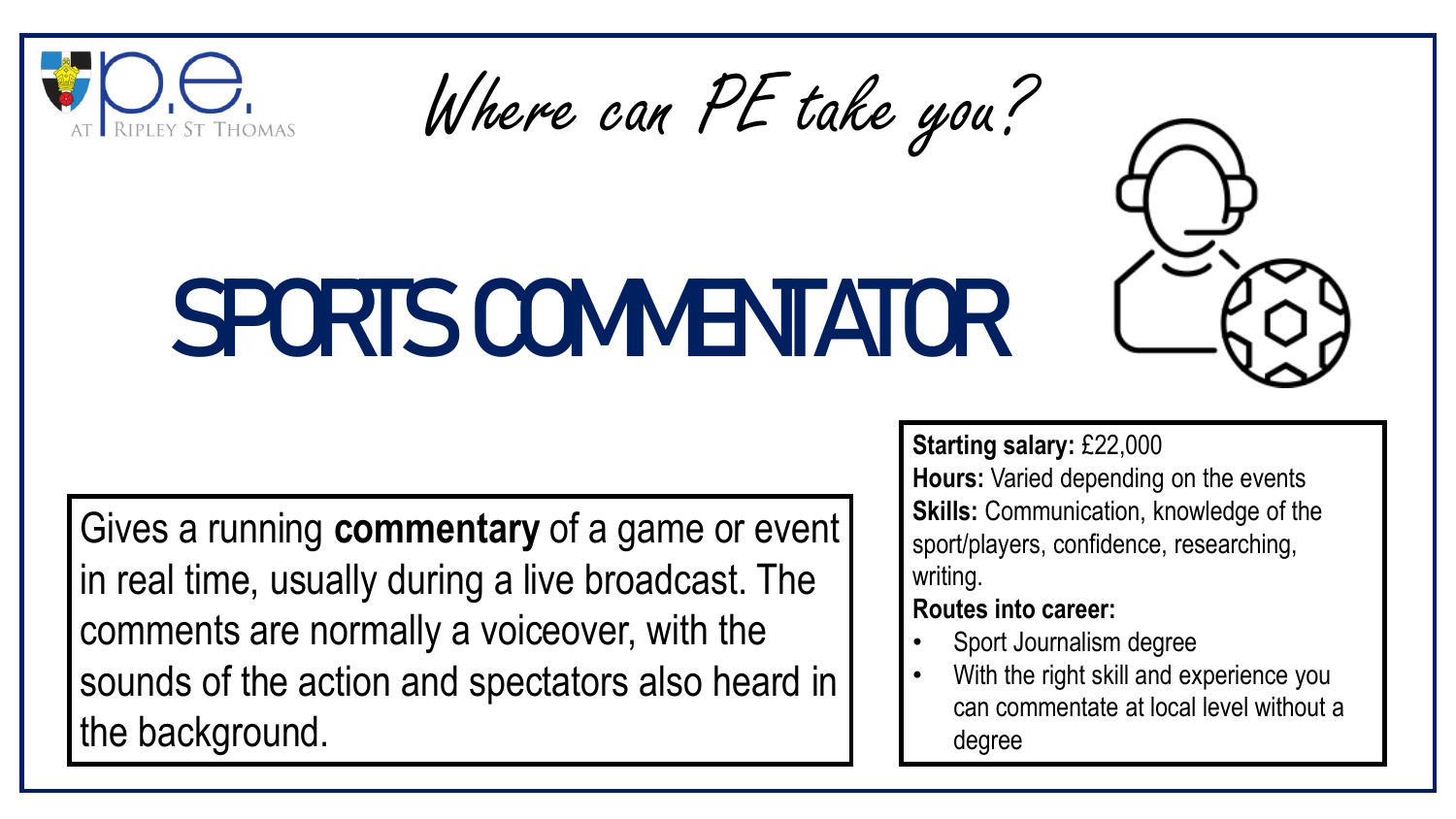

## SPORTS ANALYST

Assess performance in a sport to develop an understanding of actions that can inform decisionmaking, optimise performance and support coaches and players in their journey towards optimal results. In many team sports this would consist on tactical assessment, movement analysis, video and statistical databasing and modelling and coach and player data presentations.

**Starting salary:** £20,000 **Hours:** 38 per week **Skills:** IT, organisation, calm under pressure, team player, enthusiastic, knowledgeable, mathematical understanding, focussed. **Routes into career:** 

Degree in Sport and Exercise Science ideally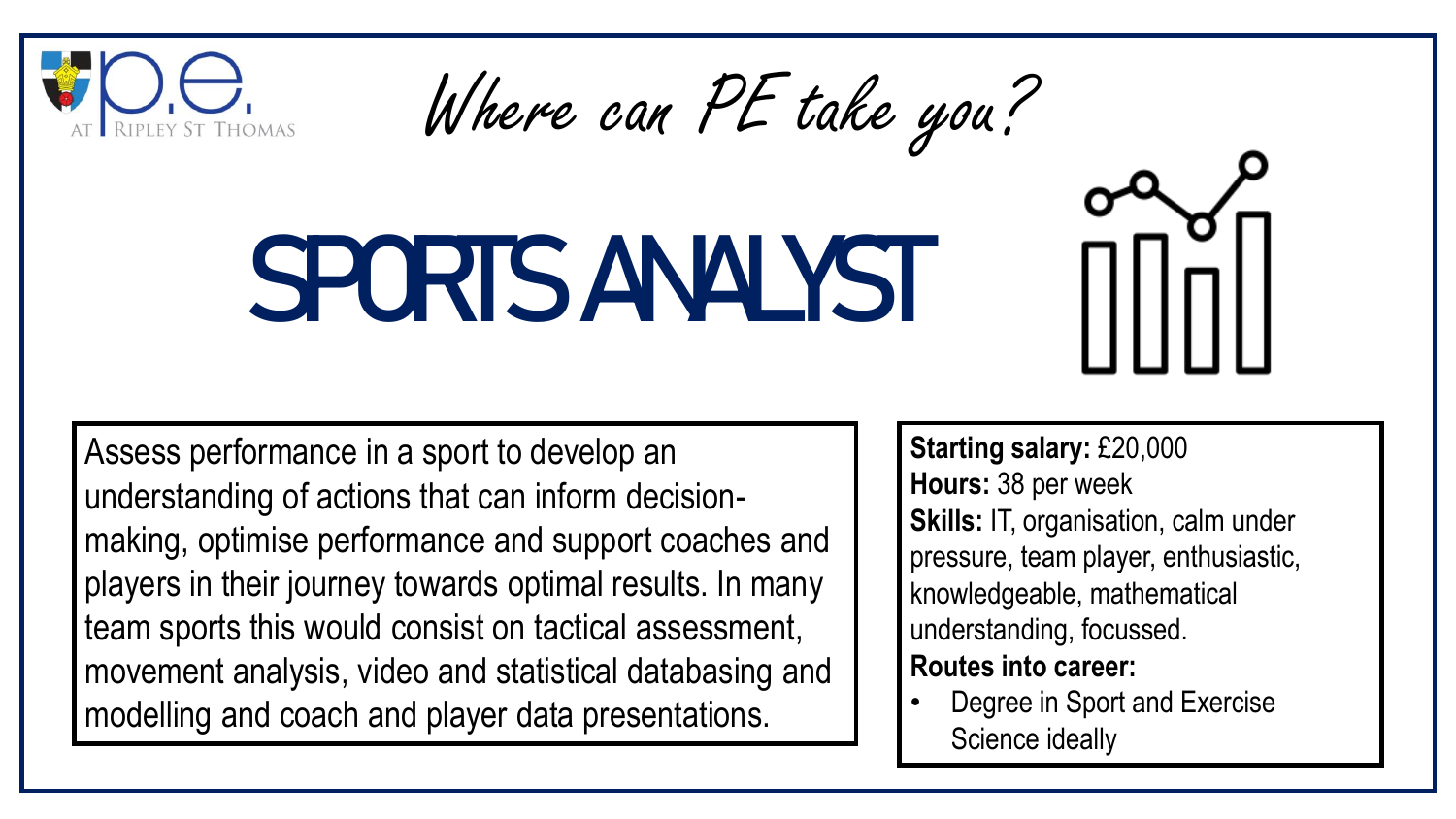

SPORTS BROADCAST PRESENTER

A sports **presenter** is a person or organization responsible for the running of a public sporting event, or someone who conveys information on media via a broadcasting outlet, for example Sky Sports News Presenter.



#### • Media studies either at degree level or through apprenticeships.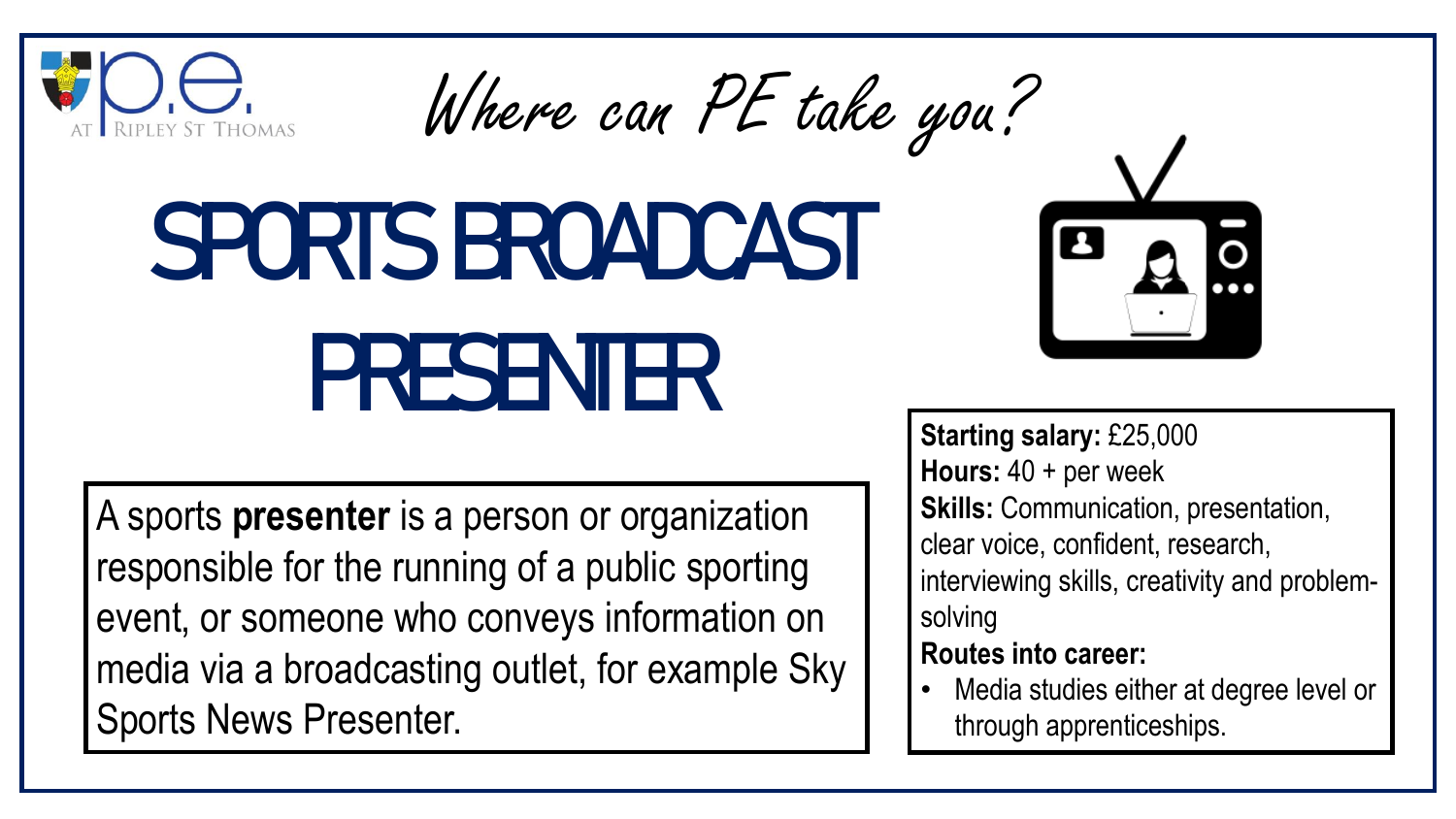

### SPORTS SCIENTIST

**Sports science** focuses on improving athletic performances through the applications of psychology, physiology and biomechanics principles and techniques. **Sports scientists** observe and monitor athletes to design performance-improving exercise and training programmes.

**Starting salary:** £18,000

**Hours:** 38 per week

**Skills:** Communication, initiative, analysis, scientific skills, leadership, interpersonal skills, empathy. **Routes into career:**

You'll need a degree in sport science, or a degree in a related subject like physical education, physiology or psychology, followed by a postgraduate qualification. It's becoming common for sports scientists to already have or be working towards postgraduate qualifications like MRes, MSc or PhD.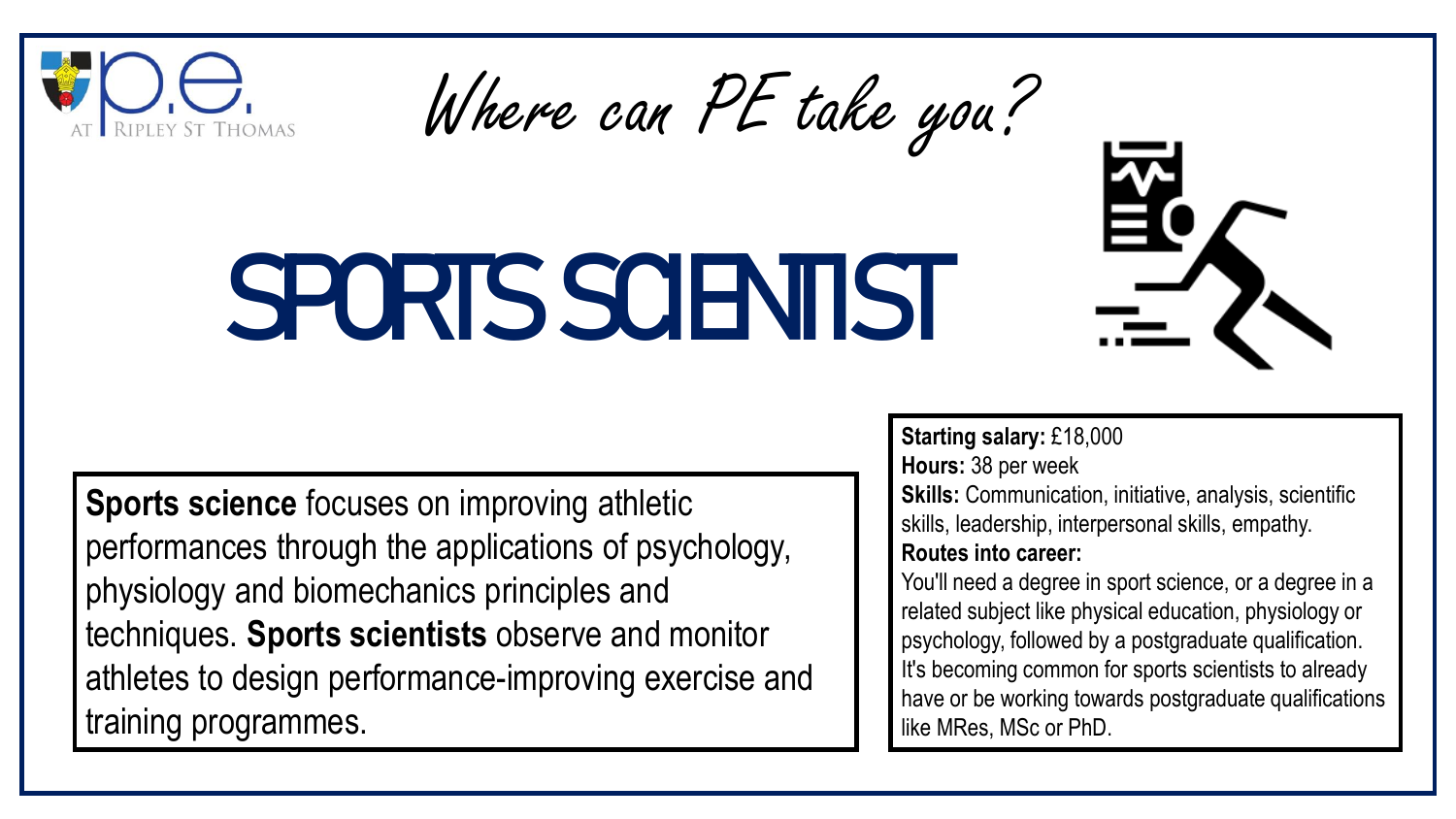

Where can PE take you?

## SPORTS PSYCHOLOGIST



Sport Psychologists primarily work with athletes, coaches and referees, from amateur to elite-level. Their work is centred on how **psychology** influences **sport** and how it can improve performance. Their aim is to prepare **sporting** professionals for the demands of their job, such as competition and training.

**Starting salary:** £20,000

**Hours:** 38 per week

**Skills:** Communication, initiative, analysis, scientific skills, leadership, interpersonal skills, listening, reflective, problem-solving, decision making. **Routes into career: Need all three of the following:**

- Bachelors degree in (sport) psychology
- BPS-accredited sport and exercise psychology Masters degree.
- Two years of supervised practice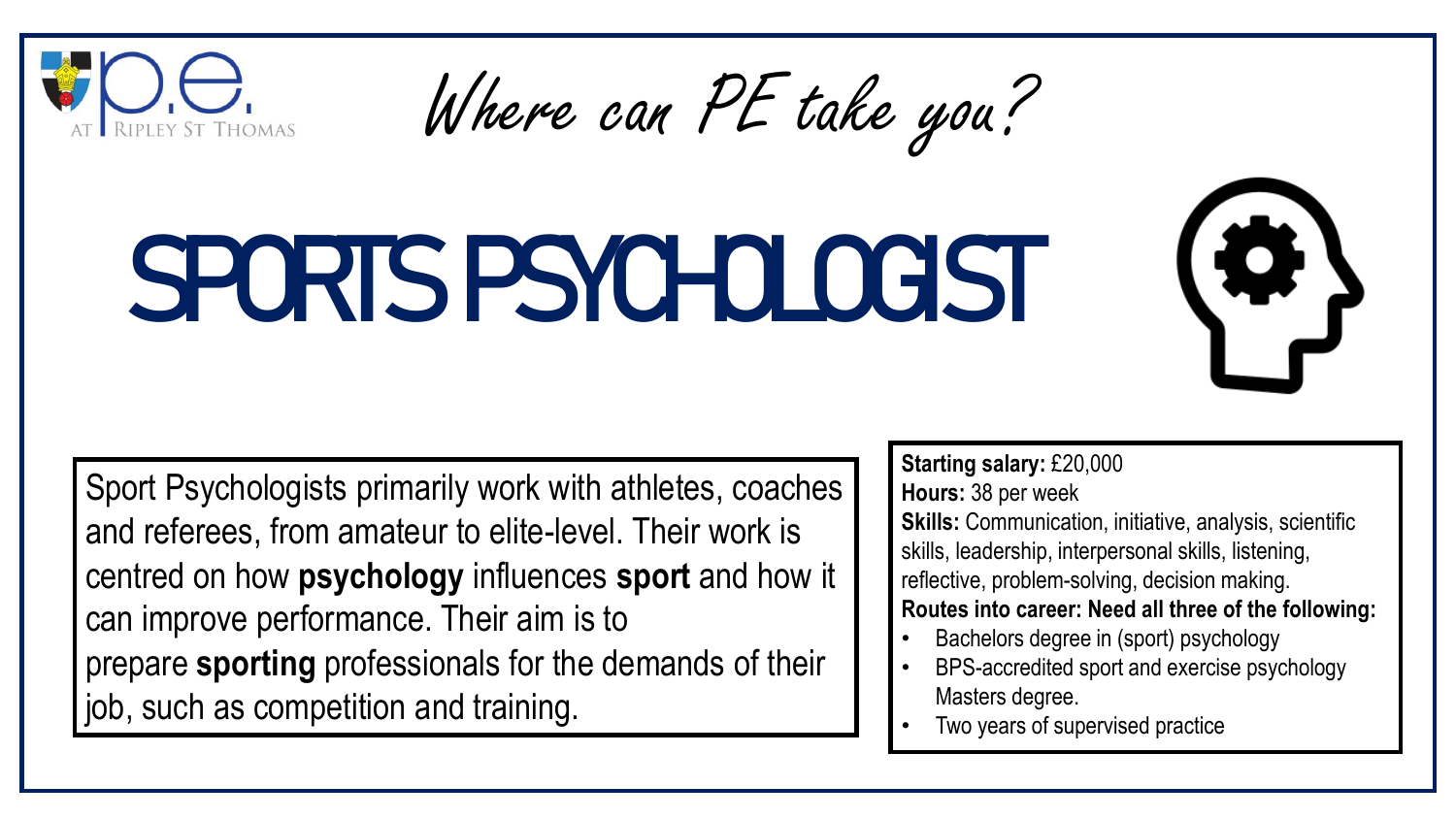

## LESURE OPERATIONS AND MANAGEMENT

Operations Manager will lead and inspire a team of staff in delivering the highest possible standards of customer care and service delivery at all stages of a customer's experience with the company so that their business becomes the leisure destination of choice for the communities in which it works.

**Starting salary:** £18,000 **Hours:** 39 per week per week **Skills:** Communication, organisation, leadership, managerial skills, leadership and coaching, time management.

- Apprenticeships
- Work experience
- University degree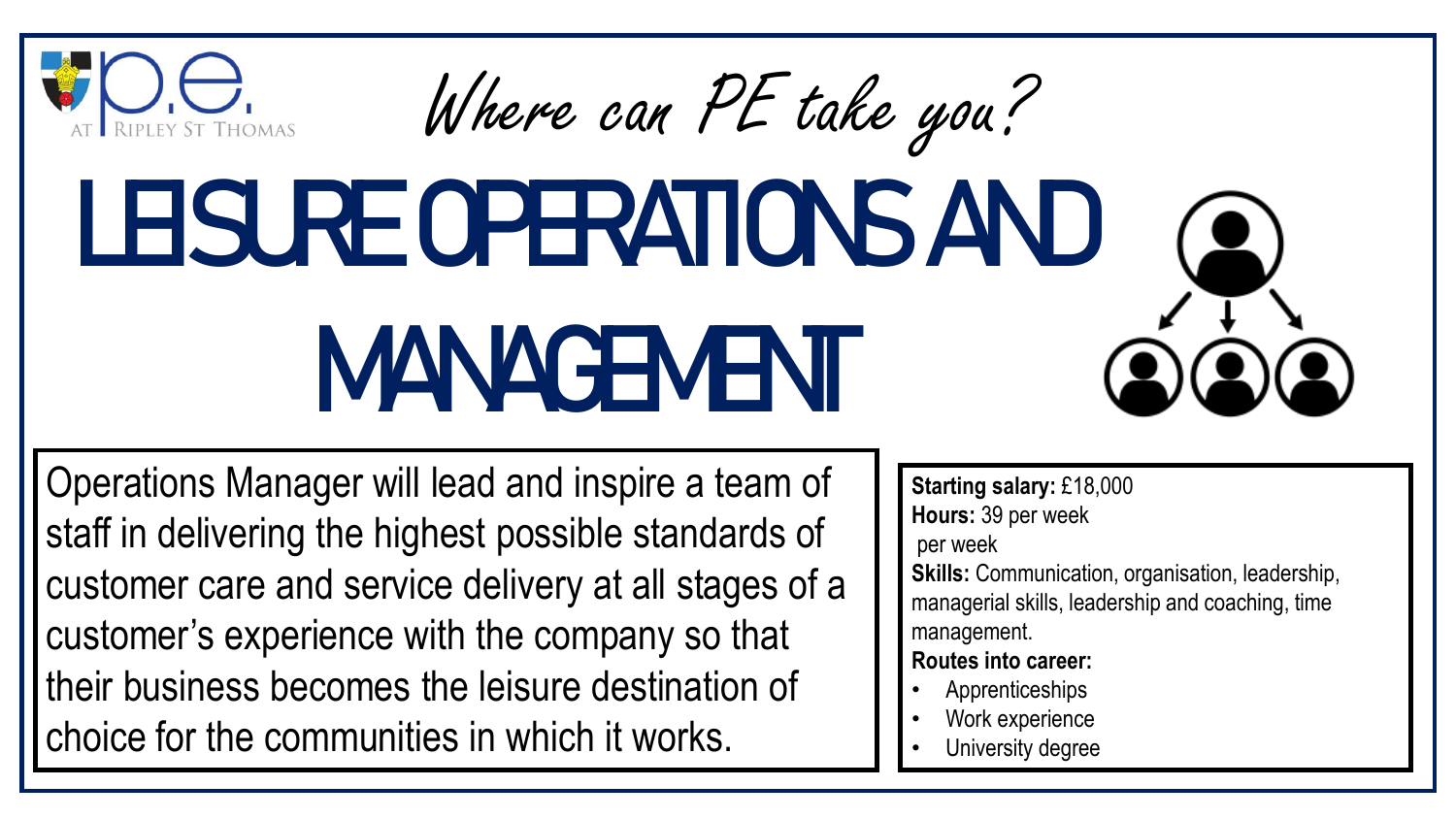

Where can PE take you?

## SPORT PHOTOGRAPHER

**Photography** that covers all types of **sports**. ... The main application of professional **sports photography** is for editorial purposes; dedicated **sports photographers** usually work for newspapers, major wire agencies or dedicated **sports** magazines

**Starting salary:** £22,000

**Hours:** 38 (but varies depending on events) per week **Skills:** Creativity, photography, patience, concentration, attention to detail, networking, teamwork, passion. **Routes into career:**

- You don't need any formal qualifications
- But you can study college and university courses to develop your skills
- Level 3 vocational course in art and design or photography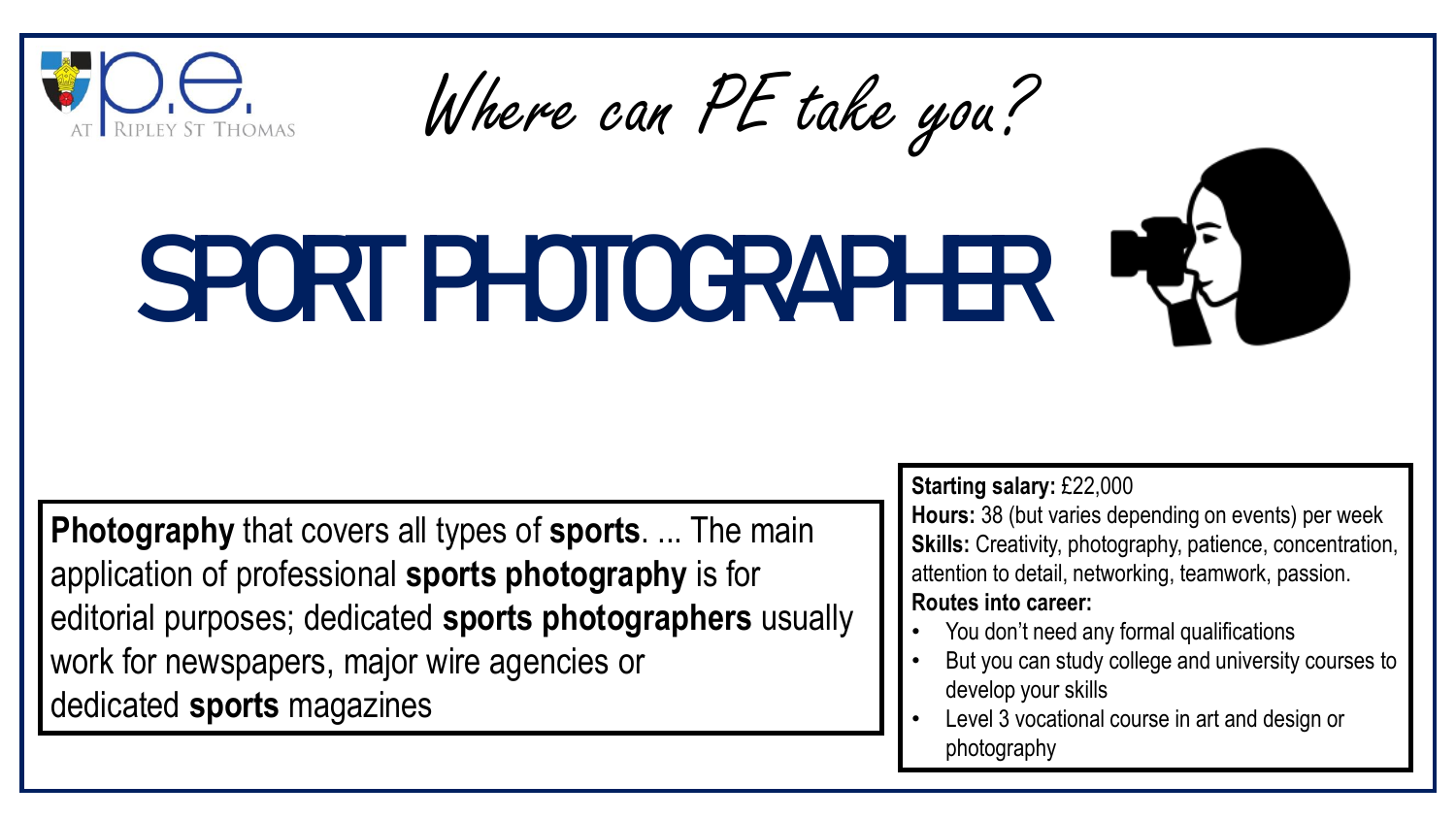

# SPORT MARKETING, PR & **COMMUNICATIONS**



Promotion of sports events and teams as well as the promotion of other products and services through sporting events and sports teams. It is a service in which the element promoted can be a physical product or a brand name. The goal is to provide the client with strategies to promote sports or to promote some other product, service, business or cause through sports. Sports marketing is also designed to meet the needs and wants of the consumers through exchange processes.

**Starting salary:** £19,000 **Hours:** 39 hours per week **Skills:** Creativity, writing and reading, initiative, teamwork, task management, interpersonal skill **Routes into career:**

- University degree
- Apprenticeships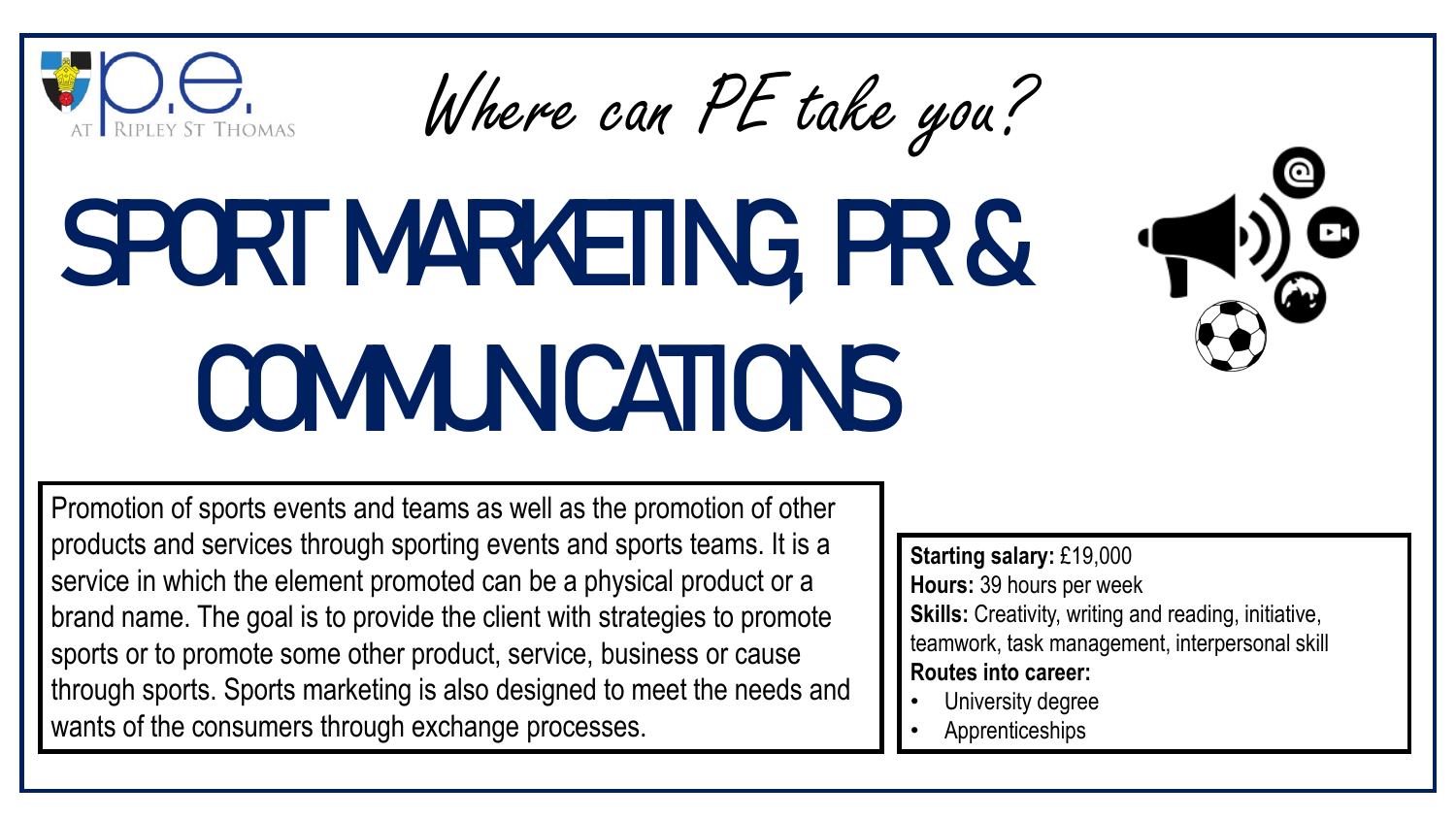### Where can PE take you? STRENGTH AND CONDITIONING **COACH**

A **strength and conditioning coach** is a physical performance professional who uses exercise prescription to improve the performance of competitive athletes or athletic teams. This is achieved through the combination of **strength** training, aerobic **conditioning**, and other methods

**Starting salary:** £18,000 **Hours:** 38 hours per week

**Skills:** Confidence, communication, interpersonal skills, leadership, listening skills, knowledgeable, attention to detail, initiative.

- University degrees such as Sport Science
- Level 2 and Level 3 personal trainer courses
- Gaining relevant experience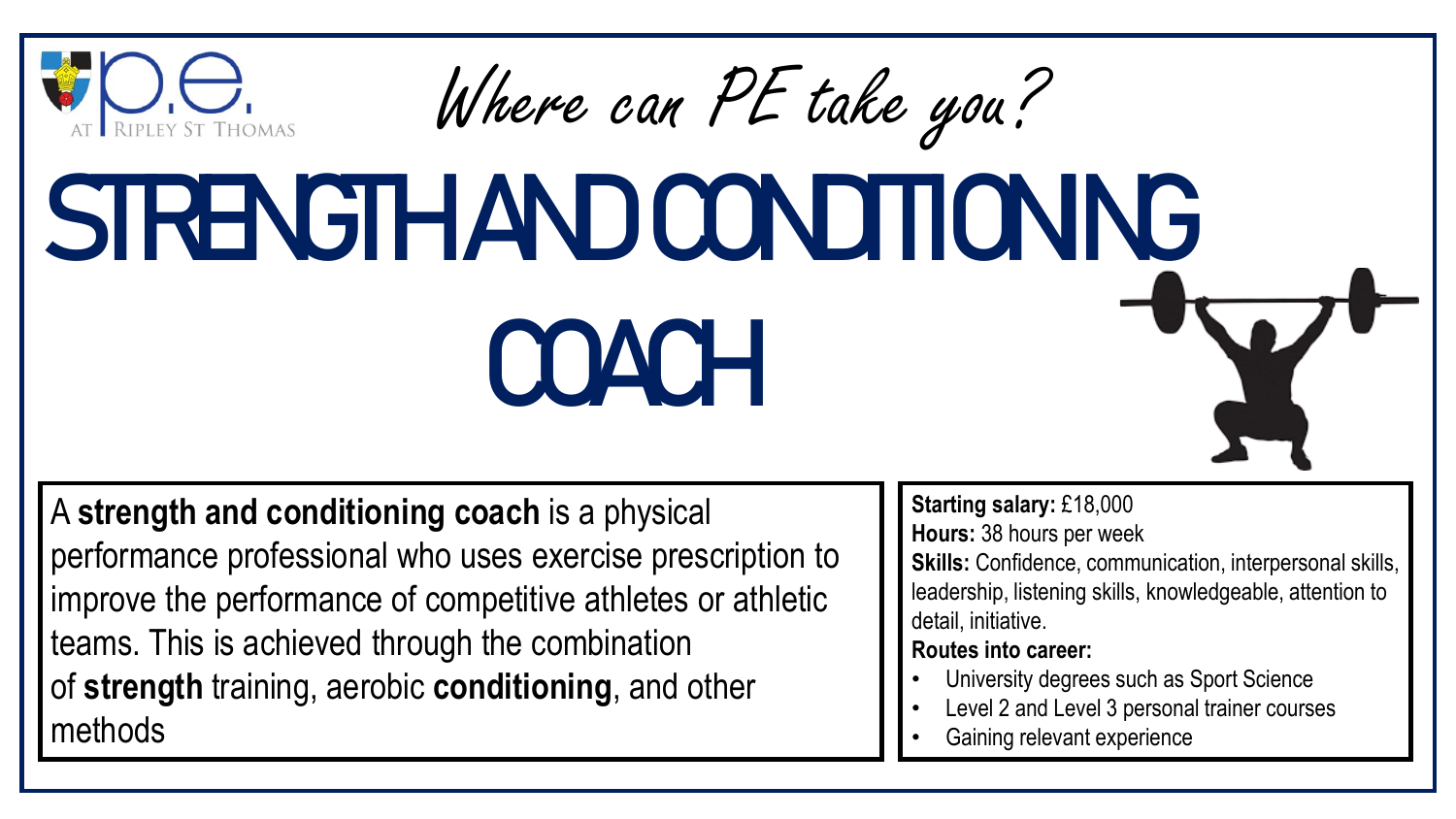

# SPORTS DEVELOPMENT

Where can PE take you?



As a sports development officer, you'll make sure that everybody has the chance to take part in sport by ensuring that all sections of the community are aware of available activities and where they can go to get involved.

You'll distribute information and organise sport-related projects, classes, programmes, coaching, club development and training. You'll also need to target those who want to take part for fun, as well as those who are interested in competing at all levels, from local to national and international.

**Starting salary:** £18,000 **Hours:** 38 hours per week **Skills:** Leadership, initiative, self-motivation, communication – both written and orally, independence, organisation, administration, IT, knowledge of a range of sports, negotiation skills

- Foundation degree, higher national diploma or degree in a related subject like: sports development or sports coaching.
- Advanced apprenticeship as a community sport and health officer
- Gain useful experience by playing sports, volunteering as a coach, helping out on community and holiday sports schemes, or working with a local sports club.